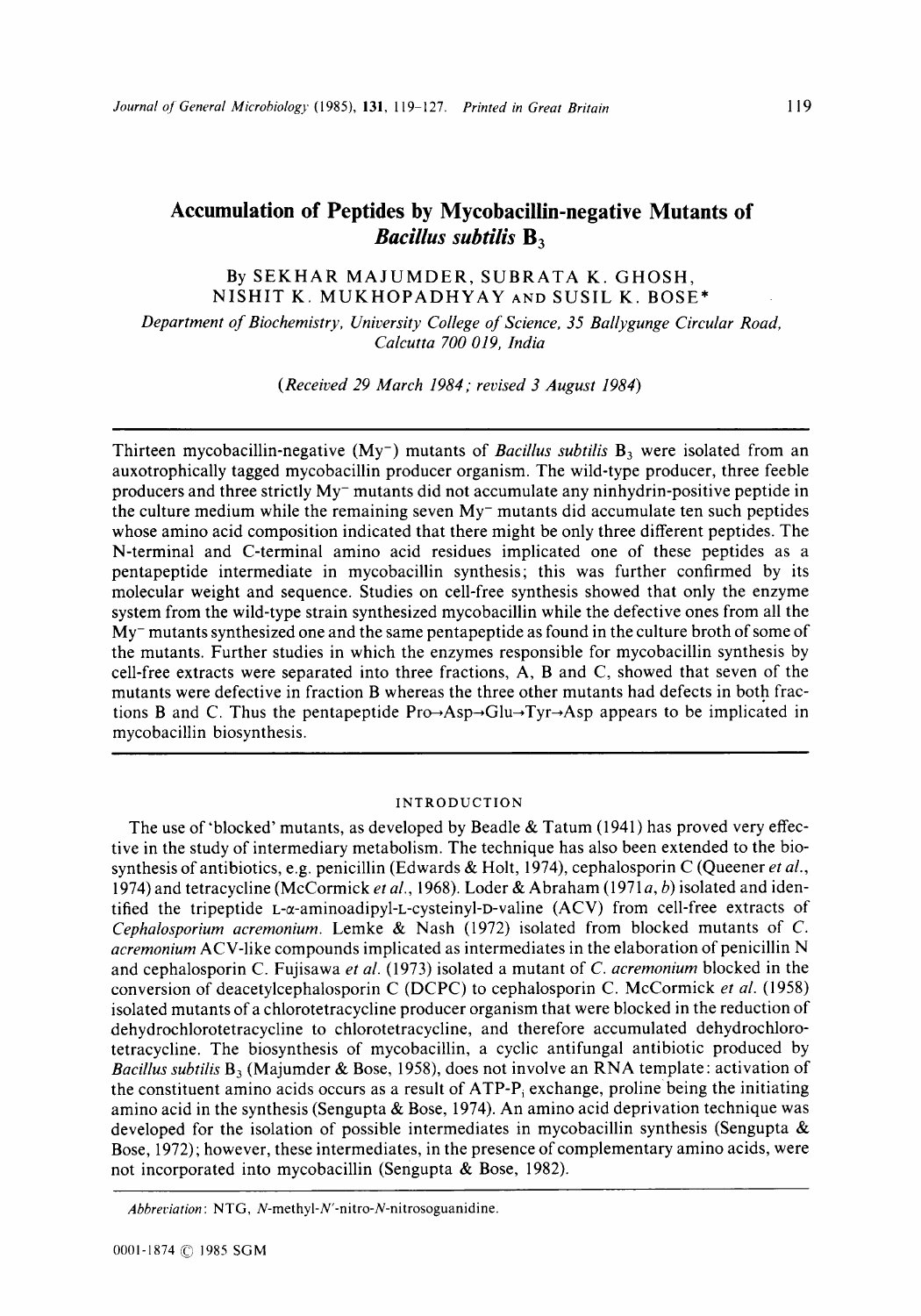#### 120 **S. MAJUMDER AND OTHERS**

The present communication describes the isolation of some mycobacillin-negative: mutants from an auxotrophically tagged mutant of the producer  $\vec{B}$ , *subtilis*  $\vec{B}_3$  and the use of these blocked mutants in whole-cell fermentation and cell-free *in vitro* synthesis, both to isolate and characterize some peptides that might be involved in mycobacillin biosynthesis, and to locate the enzyme defect in the three fractions (Ghosh *et al.,* 1983) of the mycobacillin synthetase complex.

#### **METHODS**

*Organisms, cultural conditions and media. Bacillus subtilis* B<sub>3</sub>, originally isolated in this laboratory (Majumder & Bose, 1958), produces 0.37 mg mycobacillin per ml of nutrient broth; recovery by the standard process is  $65\%$ (Majumder & Bose, 1960 $a$ ). This organism was used to produce auxotrophic mutants which were subsequently used to isolate mycobacillin-negative (My<sup>-</sup>) mutants.

For the isolation of auxotrophic as well as  $Mv^-$  mutants, we used a complete medium containing (per litre) glucose, 10 g; peptone, 5 g and beef extract, 3 g (pH 7.0); and a minimal medium containing (per litre)  $(NH_4)_2SO_4$ , 20 g, K,HPO<sub>4</sub>, 14 g; KH,PO<sub>4</sub>, 6 g, sodium citrate, 1 g; MgSO<sub>4</sub>. 7H<sub>2</sub>O, 0.2 g and glucose, 5 g (pH 7.0). For isolation of peptide intermediates by whole-cell fermentation, a synthetic medium was used containing (per litre) glucose, 10 g; glutamic acid, 5 g; KH<sub>2</sub>PO<sub>4</sub>, 1 g; MgSO<sub>4</sub>.7H<sub>2</sub>O, 1 g; MnSO<sub>4</sub>.4H<sub>2</sub>O, 0.01 g and FeSO<sub>4</sub>.7H<sub>2</sub>O, 0.01 g (pH 7.2).

*Isolation and characterization of auxotrophic mutants.* The isolation was based on the method of Adelberg *et al.*  (1965). NTG **(N-methyl-N'-nitro-N-nitrosoguanidine)** (100 pg ml-I) was added to a shaken culture of the organism at mid-exponential phase. The treated culture was incubated for 30 min in Tris/maleate buffer (0.05 M) at pH 6.0 and then transferred to complete medium for 24 h at 32 "C. Potential auxotrophs were detected by replica plating on minimal medium and characterized by the methods of Lederberg (1950) and Holliday (1956).

*Isolation of mycobacillin-negative (My-) mutants.* Two methods were used.

(1) One mutant arbitrarily selected from among the auxotrophs and designated A-1' was treated with NTG as described above and then plated on complete medium. The plates containing the established colonies were then flooded with agar seeded with the mycobacillin-sensitive fungus *Aspergillus niger* G, Br to detect non-producer strains according to the method of Banerjee & Bose (1964). Two thousand colonies were screened and Mymutants thus identified were then transferred to nutrient broth containing  $250 \mu g$  mycobacillin ml<sup>-1</sup> and incubated for 24 h at 30 °C. The blocked mutants, now free from *A. niger* G<sub>3</sub>Br, were maintained on nutrient agar slopes.

(2) This method was based on one developed by Raetz (1975) for isolating mutants blocked in membrane lipid synthesis, and further modified by Mukherjee & Paulus (1977) for the isolation of gramicidin-negative mutants. The auxotrophic mutant A-1' was treated with NTG as before and then plated on complete medium. After incubation for 24 h, plates containing 50-80 colonies were imprinted upon sterile disks of Whatman no. 42 filter paper. The paper so imprinted was soaked with mycobacillin amino acid mixture, containing 2 mM each of L-proline, **DL**aspartic acid, L-tyrosine, L-serine, L-leucine, L-glutamic acid,  $0.15 \mu Ci L[3-14C]$ alanine (sp. act. 60 Ci mol<sup>-1</sup>; 2.2 TBq mol<sup>-1</sup>) and chloramphenicol (100  $\mu$ g ml<sup>-1</sup>) and incubated at 27 °C for 2 h. Then autoradiography was done using Indu-medical X-ray film and the colonies that were stained by Coomassie blue but produced no exposure of the film were isolated from the original master plate. One thousand colonies were screened by this technique.

*Sporufating ability of the My- mutants.* This was determined by estimating at different time intervals **i** he number of spores per ml of culture, using a double Neubauer chamber under a phase-contrast microscope at 400 x magnification.

*Confirmation of the My- character of the isolated mutants.* This was done by a cross-streak method against the sensitive organism *A. niger* G<sub>3</sub>Br and also by silica gel thin-layer chromatography. For thin-layer chromatographic analysis, mutants were inoculated into 100 ml synthetic medium and incubated for 6 d at 27 "C without shaking for optimum synthesis (Majumder & Bose, 1960b). The culture fluid was extracted three times with chloroform/1butanol  $(1:4, v/v)$ . The extract was evaporated under reduced pressure and the residue dissolved in a minimal volume of ethanol and then processed further by the method of Majumder & Bose (1960 $a$ ). The residue was finally characterized by silica gel thin-layer chromatography using 1-propanol/ammonia (2:1, v/v) as the developing solvent (Goswami & Bose, 1982).

The My<sup>-</sup> character was finally confirmed by screening for cell-free synthesis by the method of Sengupta & Bose (1971) as modified by Mukhopadhyay *et al.* (1984). Cells (2.5 g wet wt) of wild-type and My- strains, collected from 1 litre of nutrient broth after 15-16 h incubation at 30 °C, were suspended in 4 vols 50 mM-Tris/HCl buffer at pH 7.4 containing 2 mM-EDTA, 10 mM-DTT, 10 mM-MgCl<sub>2</sub> and 1 mM-PMSF (phenylmethylsulphonyl fluoride) in a glass tube. The tube was immersed in an ice-salt bath and the suspension sonicated for two 30 **s** periods at 100 **W** and 20 kHz in an MSE ultrasonicator. The suspension was cooled for *3* min between bursts to maintain a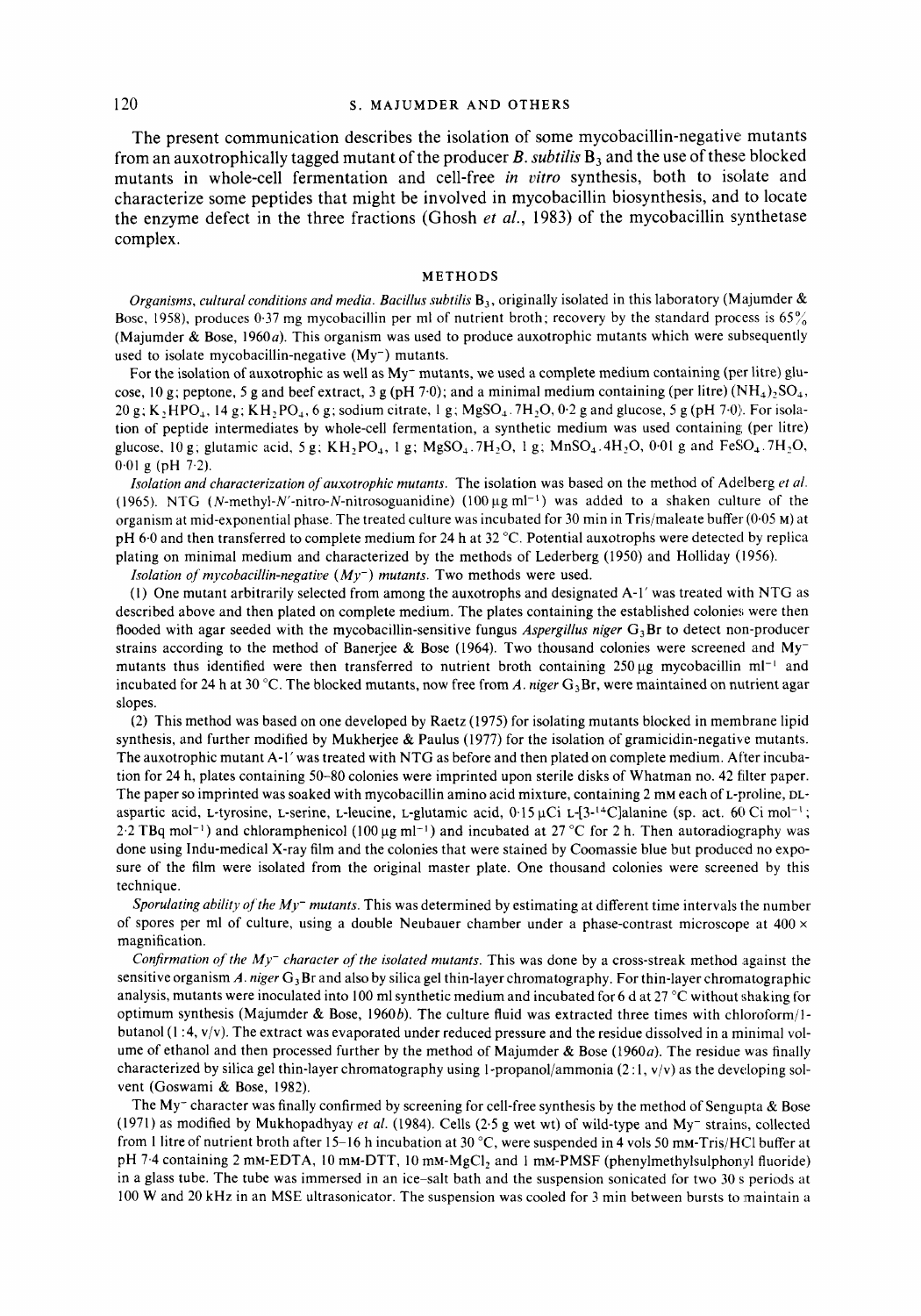temperature below *5* "C. The sonicate was centrifuged at 20000 **g** for 30 min at 0-2 "C and the supernatant used as enzyme source. The protein concentration of the supernatant was measured by the Lowry method with bovine serum albumin as the standard. The incubation mixture contained the following in a total volume of 2 ml: *5* pCi U<sup>-14</sup>C-labelled Chlorella protein hydrolysate (42 mCi per mg atom C), 5 µM-ATP, 5 µM-phosphoenolpyruvate, 20 µg pyruvate kinase, 10  $\mu$ M-MgCl<sub>2</sub>, 100- $\mu$ M-Tris/HCl buffer (pH 7.4), 100  $\mu$ g chloramphenicol, 8 mg enzyme protein, 4 µM-D-aspartic acid, 1 µM-L-aspartic acid, 2 µM-D-glutamic acid, 1 µM-L-glutamic acid, 2 µM-tyrosine and 1 µM each of L-leucine, L-alanine, L-proline and L-serine. The mixture was incubated at  $30 + 1$  °C for 120 min and the reaction terminated by the addition of *3* vols 1-butanol. Unlabelled mycobacillin (2 mg) was added as carrier and mycobacillin was isolated from the butanol extract as described by Majumder & Bose (1960 $a$ ). The radioactive count was taken of the total final ethanolic solution of the antibiotic after its recovery from the butanol extract without allowing it to crystallize.

*Isolation of peptides from My<sup>-</sup> mutants.* The My<sup>-</sup> mutants were incubated without shaking for 6 d at 27 °C. The culture fluid was extracted three times with chloroform/l-butanol (1 :4, v/v>, the solvent layer dried under reduced pressure and the residue dissolved in a minimal volume of ethanol containing  $10\%$  (v/v) 10 M-HCl. After centrifugation the dissolved residue was then chromatographed in two dimensions in solvent systems (i) phenol/water *(3* : 1, w/w) and (ii) 1-butanol/acetic acid/water **(4** : 1 : 1, by vol.) and sprayed with a solution of 0.2% ninhydrin in 1-butanol. Ninhydrin-positive spots, other than those representing residual amino acids added initially to the fermentation medium, were eluted from an unsprayed chromatogram and rechromatographed in the same two solvent systems and also in  $70\%$  (v/v) ethanol, to test their homogeneity. Each of the spots obtained in the chromatogram was then eluted with  $70\%$  (v/v) ethanol.

Identification and determination of the molar proportion of the constituent amino acids. The ninhydrin-positive spots, other than those for aspartic acid (auxotrophic marker of **A-1')** and glutamic acid used in the fermentation medium were eluted from an unsprayed chromatogram and hydrolysed with 10 M-HCl in a sealed tube at 105 "C for 18 h. The hydrolysate was dried *in uacuo* and the acid removed completely. The residue was then dissolved in  $10\frac{\nu}{6}$  (v/v) 2-propanol and chromatographed in two dimensions in solvent systems (i) and (ii) as above. The amino acids appearing in the chromatogram were identified and their molar proportions were determined by a ninhydrin method (Giri *et al.,* 1952).

*Determination of the C- and N-terminal amino acid of the peptides.* The C-terminal amino acid of each peptide isolated from the chromatogram was determined by the method of Akabori *et af.* (1956). Each peptide was incubated at 60 "C for 2 h with two drops of anhydrous hydrazine in a sealed tube. The tubes were opened and excess hydrazine was removed in a vacuum desiccator over H<sub>2SO<sub>1</sub></sub>. The dried mass was then dissolved in water and shaken overnight with the carboxylic resin Amberlite IRC-50  $(H<sup>+</sup>$  form). After removal of the residue the supernatant (2 ml) was shaken with benzaldehyde (0.2 ml) and pyridine (0.1 ml) overnight in a stoppered cylinder. The aqueous layer was then dried and chromatographed in two dimensions in solvent systems (i) and (ii) described above. Amino acids were identified by comparison with authentic samples.

The N-terminal amino acid of each of the peptides was determined by the fluorodinitrobenzene method (Sanger, 1945). Each peptide was dissolved in  $1 \text{ ml } 0.1 \text{ M-NaHCO}_3$  and  $0.1 \text{ ml }$  fluorodinitrobenzene was added. The DNP-peptide was hydrolysed with 5-7 M-HCI for *3* h at 110 "C and extracted with ether. The ether layer was dried and the residue subjected to two-dimensional paper chromatography in the dark in the solvent systems chloroform/benzyl alcohol/acetic acid (70:30:3, by vol.) and benzene/pyridine/acetic acid (40:1:1, by vol.). Each DNP-amino acid was identified by comparison with an authentic sample.

*Determination ofmolecular weight.* This was done by the method of Carnegie (1965). Columns of Sephadex G-25 (fine beads, 10 g,  $\lceil \cdot \rceil$  cm diameter) were used with phenol/acetic acid/water (1:1:1, w/v/v) as solvent. A series of peptides of known molecular weight were used for calibration. Their migration rates, relative to that of cytochrome c were as follows:  $\beta$ -alanine (mol. wt 89.1), 0.52; L-Trp-L-Gly (mol. wt 261.3), 0.53; leucine enkephalin (rnol. wt 555.6), 0-60; **L-Trp-L-Ah-Gly-Gly-L-Asp-L-Ala-L-Ser-Gly-L-Glu** (mol. wt 848.8), 0.76; /I-Asp'-Va15 angiotensin **I1** (mol. wt 1032), 0.81 ; a-melanotrophin (mol. wt 1725), 0.92; glucagon (rnol. wt 3485). 0.95; insulin (mol. wt 5733), 0.99.

*Attempt to isolate intermediate-peptides,from ce1l:free sjwthesis by wild-tjpe and mutant strains.* Cell-free extracts **of**  the strains were prepared and treated with (NH<sub>4</sub>)<sub>2</sub>SO<sub>4</sub>. The precipitate collected between 30% and 55% saturation (Ghosh et al., 1983) was dissolved in buffer (50 mm-Tris/HCl pH 7.2, containing 0.25 mm-EDTA, 10 mm-MgCl, and 1 mM-DTT) and dialysed for 10 h against 2 litres of the same buffer, and used as a source of the enzyme. The incubation mixture (2 ml) used for the synthesis of peptides contained 5 mg enzyme,  $100 \mu$ mol Tris/HCl buffer pH 7.2, 10 µmol ATP, 5 µmol DTT and mixtures of a full complement of both mycobacillin and non-mycobacillin amino acids (10  $\mu$ mol each) as present in the peptides isolated from My<sup>-</sup> mutants. The mixture was incubated for 30 min and the reaction was terminated with 4 vols chloroform/l-butanol (1 :4, v/v). Each set of 50 tubes was extracted three times with chloroform/ 1-butanol and centrifuged. The solvent layer was then removed under reduced pressure and the residue chromatographed as described previously.

*Mycobacillin synthesis by mixtures of the three fractions of wild-type and mutant mycobacillin synthetase. The en-*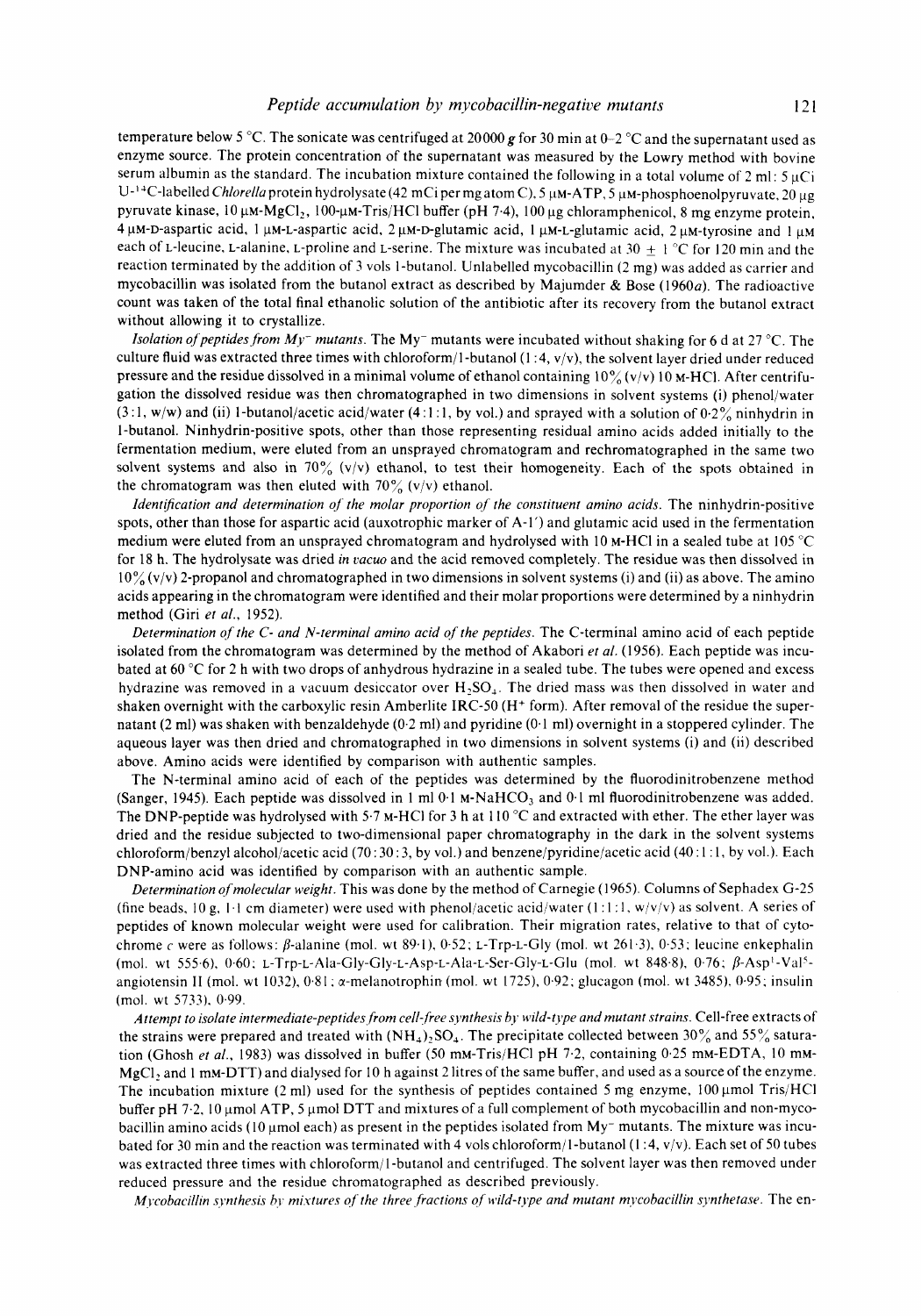#### 122 **S. MAJUMDER AND OTHERS**

zyme systems from wild-type and mutant cells were processed according to the method of Ghosh et al. (1983) to give three fractions, A, B and C. The combined fractions from wild-type bacteria synthesized mycobacillin from its constituent amino acids. Fractions A, B and C of mycobacillin synthetase from wild type and mutant bacteria were then mixed in various combinations for measurement of mycobacillin synthesis by the radioactive tracer technique described above.

*Determination of the amino acid sequence of the peptide that accumulated in fermentation broths and in the cell-free system.* This was done by the method of Edman (1960). The peptide sample (1 mg) was dissolved in **4** ml 50% (w/v) aqueous dioxan, and the solution was brought to pH 8.7-9.0 with 0.01 M-NaOH and stirred for 1.5 h at **40** "C with 0.1 ml phenylisothiocyanate, keeping the pH constant. The reaction mixture was then extracted six or seven times with benzene and the aqueous solution concentrated *in vacuo* over NaOH. After cleavage with 30 µl trifluoroacetic acid for **20** min at **40** "C, the residual peptide was precipitated with 0.7 ml ethylene chloride and washed with 0.7 ml ethylene chloride. The precipitate was dried overnight *in uacuo* over **P,05** and used for the next degradation cycle. The intermediate thiazolinone in the ethylene chloride phase was dried and converted to the corresponding thiohydantoin by treatment with 0.4 ml 1 M-HCl at 80 °C for 10 min by the method of Edman & Begg (1967). The thiohydantoin derivative was extracted three or four times with **0.4-0.8** ml ethyl acetate. The extract was then dried and dissolved in an appropriate amount of ethyl acetate. It was then chromatographed and spots on the chromatograms were located by **UV** illumination (Edman & Sjoquist, 1956) and by the iodine azide reaction (Sjoquist, 1953). The yields of amino acid phenylthiohydantoins were determined on the basis **of** their absorbance at 269 nm in the organic and water phase before chromatography.

#### **RESULTS**

*Eflect of auxotrophic mutations on mycobacillin production.* Five auxotrophic mutant derivatives of wild-type *Bacillus subtilis* B3 were obtained. Mutants A-1' and A-3 required aspartic acid, A-4 and A-5 proline and A-1 arginine. All these mutants retained their  $My<sup>+</sup>$  (mycobacillin-producing) and  $Spo<sup>+</sup>$  (sporogenous) character (Table 1).

*Characterization of My<sup>-</sup> strains.* Two thousand colonies were screened by method (1) (see Methods) and 12 My<sup>-</sup> mutants were isolated (strains N-2'01 to N-10 listed in Table 1). Only one  $My$ <sup>-</sup> mutant (N-1111) was isolated after screening 1000 colonies by method (2). Of the 13 My<sup>-</sup> mutants, three were feeble mycobacillin producers and the remaining ten were non-producers as tested by thin-layer chromatography. The  $My^-$  character of these ten mutants was finally confirmed by testing their inability to produce  $14$ C-labelled mycobacillin in the cell-free system. There was negligible incorporation of radioactivity into mycobacillin by these ten mutants as compared with that by the wild-type (Table 1).

All the 13 My<sup>-</sup> mutants were Spo<sup>+</sup>. Four of them  $(N-20, N-14, N-4$  and N-6) were originally Spo- but they spontaneously reverted to Spo+, while still retaining their My- character. The degree of sporulation of these My- mutants was similar to that of the wild-type *Bacillus subtilis*   $B_3$  (Table 1).

*Amino acid composition, C- and N-terminal amino acid residue and molecular weight* of *peptides accumulating in the blocked mutants.* Culture supernatants from the wild-type mycobacillin producer strain *Bacillus subtilis*  $B_3$ , three feeble antibiotic producer mutants (N-3'05, N-2'01 and N-3'01) and also three strictly My<sup>-</sup> mutants (N-54, N-20 and N-6) contained no ninhydrin-positive material other than aspartic acid and glutamic acid as used initially in the ferrnentation broth. Culture supernatants from the remaining seven strictly  $My^-$  mutants  $(N-10, N-9, N-14,$ N-7, N-1111, N-16 and N-4) contained additional ninhydrin-positive materials. Four of them, N-10, N-4, N-14 and N-16, produced only a single peptide, designated MI, MII, MI11 amd MIV , respectively, whereas the remaining three produced two peptides each: MV and MVI by N-7, MVII and MVIII by N-1111, and MIX and MX by N-9 (Table 2). Peptides MI, MIV, MVIII and MX appeared to be identical as indicated by their  $R_F$  values and amino acid composition. In the same way peptides MII, MIII and MV appeared to be identical as did peptides MVI, MVII and MIX. Hence, the mutants produced only three chemically different peptides; two contained proline whereas the other one (MVI/MVII/MIX) did not. Of the two proline-containing peptides, the first one (MI/MIV/MVIII/MX) contained four mycobacillin amino acids whose molar proportions were the same as that of the equivalent segment of the mycobacillin molecule (see Fig. 1). The second peptide (MII/MIII/MV) contained eight amino acids of which five were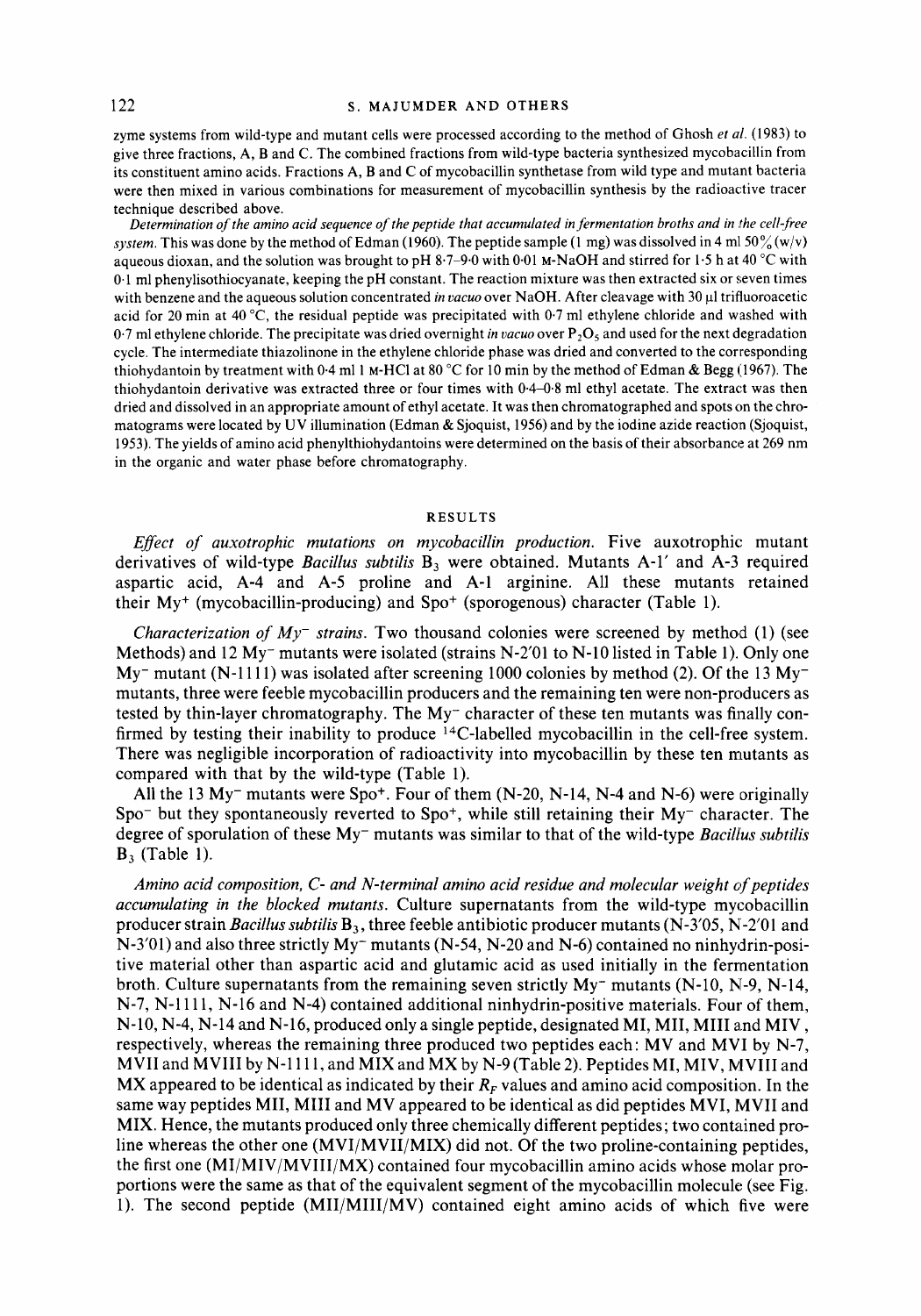#### *Peptide accumulation by mycobacillin-negative mutants*

| Strain            | Detection by<br>streak method* | Extracellular†<br>$[\mu$ g (ml broth) <sup>-1</sup> ] | Radioactivity<br>incorporated during<br>cell-free<br>synthesis (c.p.m.) | Sporulation<br>frequency <sup>†</sup><br>$\binom{0}{0}$ |  |
|-------------------|--------------------------------|-------------------------------------------------------|-------------------------------------------------------------------------|---------------------------------------------------------|--|
| $B_3$ (wild-type) | $\,+\,$                        | 352                                                   | 4512                                                                    | 24                                                      |  |
| $A-1$             | $^{+}$                         | 350                                                   | 4500                                                                    | 25                                                      |  |
| $A-1'$            | $\ddag$                        | 350                                                   | 4514                                                                    | 25                                                      |  |
| $A-3$             | $^{+}$                         | 352                                                   | 3995                                                                    | 25                                                      |  |
| $A-4$             | $^{+}$                         | 348                                                   | 4506                                                                    | 26                                                      |  |
| $A-5$             | $^{+}$                         | 348                                                   | 4500                                                                    | 20                                                      |  |
| $N-2'01$          | $^{+}$                         | 46                                                    | 580                                                                     | 23                                                      |  |
| $N-3'01$          | $^{+}$                         | 45                                                    | 582                                                                     | 26                                                      |  |
| $N-3'05$          | $^{+}$                         | 45                                                    | 578                                                                     | 21                                                      |  |
| $N-20$            |                                | $\mathbf{ND}$                                         | 65                                                                      | 23                                                      |  |
| $N-14$            |                                | ND                                                    | 88                                                                      | 23                                                      |  |
| $N-4$             |                                | ND                                                    | 67                                                                      | 24                                                      |  |
| $N-6$             |                                | ND                                                    | 48                                                                      | 23                                                      |  |
| $N-54$            |                                | ND                                                    | 27                                                                      | 23                                                      |  |
| $N-9$             |                                | ND                                                    | 52                                                                      | 26                                                      |  |
| $N-16$            |                                | ND                                                    | 55                                                                      | 25                                                      |  |
| $N-7$             |                                | ND                                                    | 78                                                                      | 26                                                      |  |
| $N-10$            |                                | ND                                                    | 45                                                                      | 22                                                      |  |
| N-1111            |                                | ND                                                    | 72                                                                      | 21                                                      |  |

| Table 1. Characterization of auxotrophic and $My^-$ mutants of B. subtilis $B_3$ |
|----------------------------------------------------------------------------------|
| Mycobacillin activity                                                            |

 $* +$ , Antibiotic producer;  $-$ , antibiotic non-producer.

 $\dagger$  Antibiotic was assayed by the cup-plate method. ND, Not detectable (detection limit 40 µg ml<sup>-1</sup>).

\$ Spore counts (determined at 48 h) are expressed as a percentage of the viable count at the end of exponential growth.

mycobacillin amino acids and three (glycine, valine and methionine) were not. The third nonproline peptide (MVI/MVII/MIX) contained five amino acids of which four were present in mycobacillin and one (cysteine) was not.

The two proline-containing peptides contained proline as the N-terminal and aspartic acid as the C-terminal residue and the third peptide contained aspartic acid as the N-terminal and cysteine as the C-terminal residue (Table 2).

The molecular weights of peptides MI, MIV, MVIII and MX, elaborated by mutants N-10, N-16, N-1111, N-9, respectively, were found to be 640 by gel-filtration on Sephadex G-25 on the basis of migration rates relative to cytochrome *c* of a series of calibration peptides (see Methods).

*Amino acid sequence of the mycobacillin amino acid-containing peptide accumulating in the blocked mutants.* The C-terminal amino acid of peptide MI/MIV/MVIII/MX was aspartic acid (Table 2). The three consecutive amino acids from the N-terminus were  $Pro \rightarrow Asp \rightarrow Glu$ . From the molar proportions of the constituent amino acids and the molecular weight of the peptide, the fourth amino acid from the N-terminus was tyrosine. Hence the sequence of amino acids in peptide MI/MIV/MVIII/MX was Pro $\rightarrow$ Asp $\rightarrow$ Glu $\rightarrow$ Tyr $\rightarrow$ Asp.

*Isolation of peptides from the cell-free synthesizing system obtained from wild-type and blocked mutants.* The cell-free synthesis of mycobacillin and related incomplete peptides was studied by using enzyme systems from the wild-type and blocked mutant strains. The full complement of amino acids present in mycobacillin and also in the three other peptides isolated from Mymutants was present in the reaction mixture. The seven strictly My- mutants (N-14, N-4, N-9, N-16, N-7, N-10 and N-1111) synthesized only one peptide, which was the same as MI/MIV/MVIII/MX (Table 2). The feeble antibiotic producers (N-2'01, N-3'01 and N-3'05) and wild-type *Bacillus subtilis*  $B_3$  produced mycobacillin only. We also studied the other three strict My- mutants (N-20, N-6 and N-54). Although they did not accumulate any peptide in the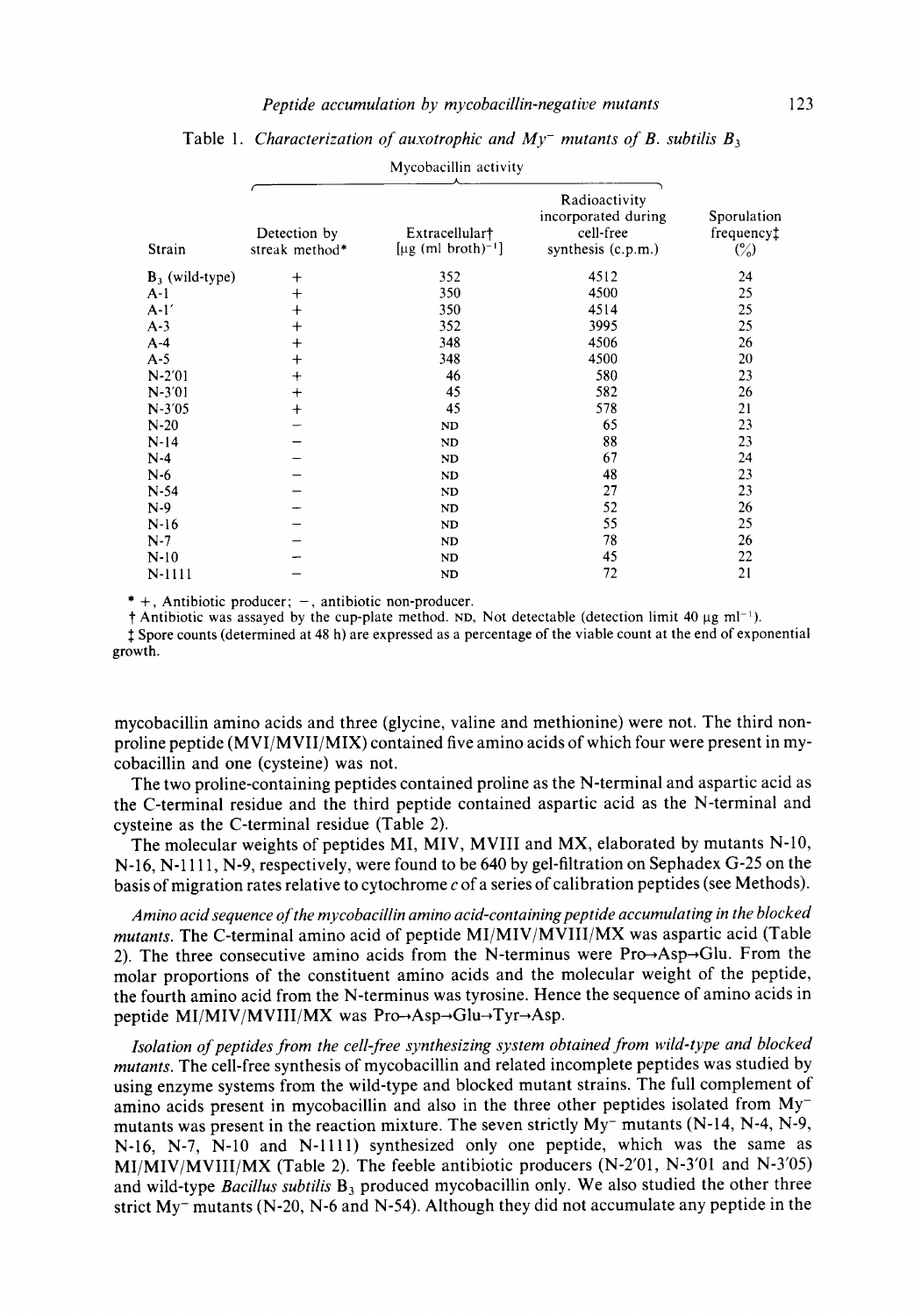|                                                                  | $Rf$ values of peptide                         |                            |                                                                                                                                                                           |                        |                                          |
|------------------------------------------------------------------|------------------------------------------------|----------------------------|---------------------------------------------------------------------------------------------------------------------------------------------------------------------------|------------------------|------------------------------------------|
|                                                                  | water $(4:1:1)$<br>acetic acid/<br>$1-Butanol$ | Phenol/water<br>(3:1, w/w) | Molar proportion of<br>amino acids                                                                                                                                        | mino acid<br>-terminal | unino acid<br>N-terminal                 |
|                                                                  | 0.61                                           | 0.69                       | Pro <sub>1</sub> , Asp <sub>2</sub> , Glu <sub>1</sub> , Tyr <sub>1</sub>                                                                                                 | Asp                    | Pro                                      |
|                                                                  | 0.70                                           | 0.72                       | Pro <sub>1</sub> , Asp <sub>3</sub> , Glu <sub>1</sub> , Tyr <sub>2</sub> , Leu <sub>2</sub> , Gly <sub>8</sub> , Val <sub>2</sub> ,<br>Met <sub>4</sub>                  | Asp                    | Pro                                      |
|                                                                  | 0.70                                           | $0 - 72$                   | Pro <sub>1</sub> , Asp <sub>3</sub> , Glu <sub>1</sub> , Tyr <sub>2</sub> , Leu <sub>2</sub> , Gly <sub>8</sub> , Val <sub>2</sub> ,<br>Met <sub>4</sub>                  | Asp                    | $Pr_{O}$                                 |
|                                                                  | 0.61                                           | 0.69                       | Pro <sub>1</sub> , Asp <sub>2</sub> , Glu <sub>1</sub> , Tyr <sub>1</sub>                                                                                                 | Asp                    | $P_{10}$                                 |
|                                                                  | 0.70                                           | 0.72                       | $\Pr$ o <sub>1</sub> , Asp <sub>3</sub> , Glu <sub>1</sub> , Tyr <sub>2</sub> , Leu <sub>2</sub> , Gly <sub>8</sub> , Val <sub>2</sub> ,<br>${\sf Met}_4$ $\ldots$        |                        |                                          |
|                                                                  | 0.57                                           | 0.62                       | Asp <sub>1</sub> , Glu <sub>1</sub> , Tyr <sub>4</sub> , Leu <sub>1</sub> , Cys <sub>1</sub>                                                                              | Asp<br>Cys             |                                          |
|                                                                  | 0.57                                           | 0.62                       | Asp <sub>1</sub> , Glu <sub>1</sub> , Tyr <sub>4</sub> , Leu <sub>1</sub> , Cys <sub>1</sub><br>Pro <sub>1</sub> , Asp <sub>2</sub> , Glu <sub>1</sub> , Tyr <sub>1</sub> |                        |                                          |
| Peptide<br>MI<br>MI MI MY MY THING MAN<br>MAN MANII<br>MAN MANII | 0.57<br>$-61$                                  | $0.62$<br>0.69             | $Asp_1, Glu_1, Tyr_4, Len_1, Cys_1, Pro_1, Asp_2, Glu_1, Tyr_1$                                                                                                           | 52 52                  | February<br>1952<br>2019<br>2019<br>2019 |

ł,

Table 2. Amino acid composition and C-terminal and N-terminal amino acids of peptides accumulated in fermentation medium by My<sup>-</sup> mutants Table *2. Amino acid composition and C-terminal and N-terminal amino acids ojpeptides accumulated in-fermentation medium by My- mutants* 

# UMDER AND OTHERS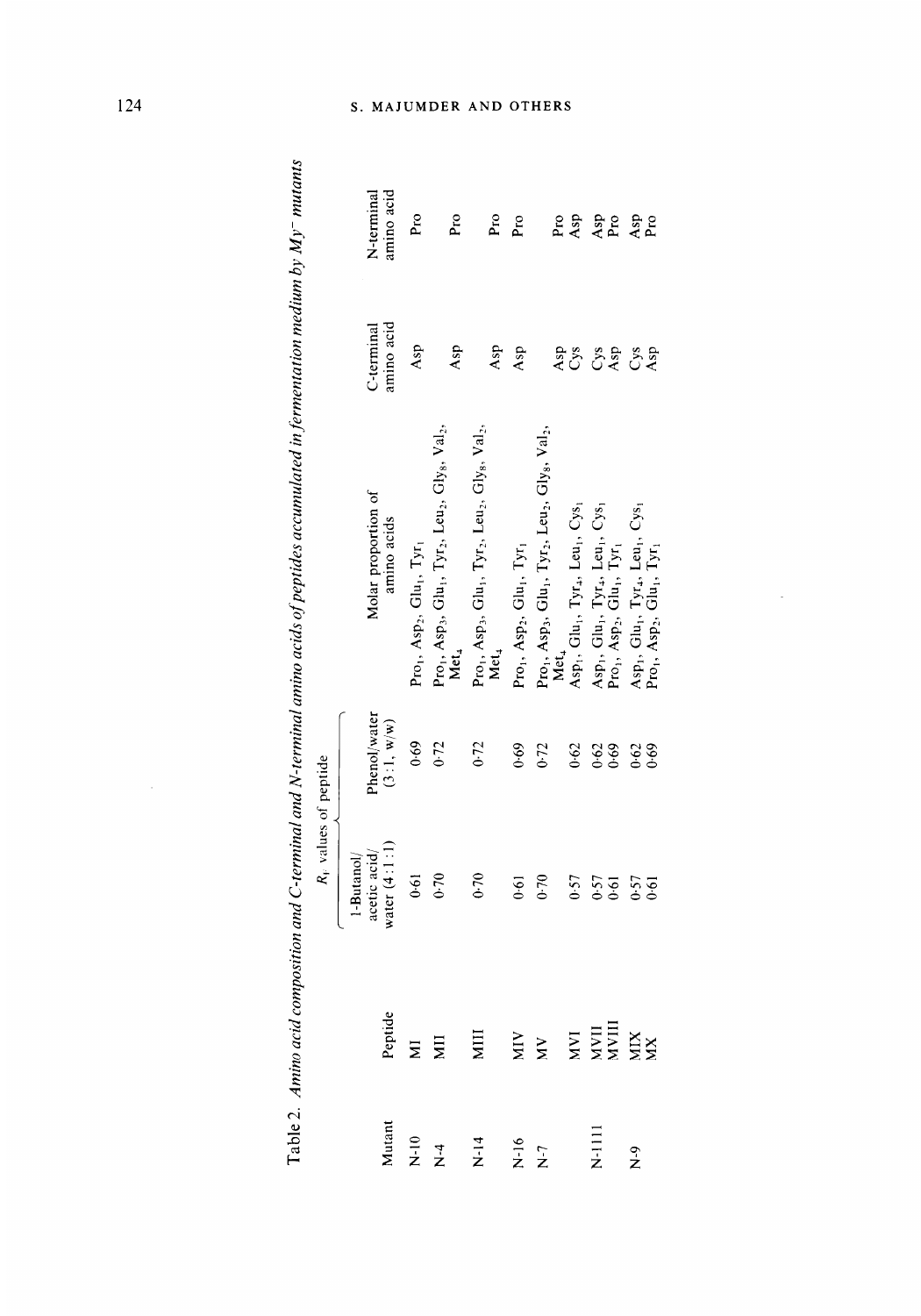## Table 3. *Cell-free synthesis of mycobacillin by diferent combinations of the fractionated enzyme complex of wild-type and My- strains*

A, B and C are three fractions of mycobacillin synthetase (Ghosh et *al.,* 1983). M, Mutant (specified in column 1); W, wild type. The control value for  $AW + BW + CW$  was 3689 c.p.m.

|        | Protein fractions used: |                    |                    |                    |                    |                    |                    |
|--------|-------------------------|--------------------|--------------------|--------------------|--------------------|--------------------|--------------------|
| Mutant | $AM + BM$<br>$+CM$      | $AW + BM$<br>$+CM$ | $AM + BW$<br>$+CW$ | $AW + BW$<br>$+CM$ | $AM + BM$<br>$+CW$ | $AW + BM$<br>$+CW$ | $AM + BW$<br>$+CM$ |
| $N-10$ | 288                     | 275                | 3222               | 3215               | 320                | 290                | 3115               |
| N-16   | 312                     | 307                | 3162               | 3412               | 299                | 311                | 3182               |
| N-1111 | 260                     | 268                | 3704               | 3448               | 300                | 287                | 3402               |
| N-9    | 322                     | 332                | 3280               | 3125               | 302                | 318                | 2995               |
| $N-20$ | 270                     | 258                | 3324               | 3403               | 280                | 287                | 3112               |
| N-6    | 307                     | 282                | 3422               | 3382               | 295                | 299                | 3000               |
| $N-54$ | 252                     | 263                | 3504               | 3421               | 282                | 332                | 3117               |
| $N-4$  | 327                     | 309                | 3662               | 277                | 299                | 309                | 287                |
| $N-14$ | 302                     | 326                | 3111               | 247                | 301                | 291                | 307                |
| $N-7$  | 245                     | 279                | 3303               | 288                | 222                | 227                | 252                |
|        |                         |                    |                    |                    |                    |                    |                    |

Radioactivity incorporated into mycobacillin (c.p.m.)

culture supernatant, they synthesized the same peptide in the cell-free system as did the other seven  $Mv^-$  mutants.

The peptide synthesized in the cell-free system contained four amino acids in the same molar proportion, and sequence, as found in the pentapeptide (MI/MIV/MVIII/MX) that accumulated in the culture broth of the mutant strains  $N-10$ ,  $N-16$ ,  $N-1111$  and  $N-9$  (Table 2).

*In vitro synthesis of mycobacillin by reconstituted cell extracts.* In a series of reconstitution experiments, cell-free extracts from wild-type and mutant bacteria were separated into fractions **A,** B and C as described by Ghosh *et al.* (1983). When these fractions from wild-type bacteria are combined, mycobacillin is synthesized from its constituent amino acids (Ghosh *etal.,* 1983). The results of these experiments in which mutant and wild-type fractions were mixed in various combinations (Table 3) indicated that the seven mutants  $N-10$ ,  $N-16$ ,  $N-1111$ ,  $N-9$ ,  $N-20$ ,  $N-6$  and N-54 have a defect in enzyme fraction B and the other three N-4, N-14 and N-7 have a defect in both fractions B and C.

#### **DISCUSSION**

In the study of the biosynthesis of mycobacillin we have isolated thirteen  $My<sub>-</sub>$  mutants from an auxotrophically tagged mycobacillin producer strain of  $B$ . *subtilis*  $B_3$ . These mutants were all Spo+ with the exception of four isolates which were originally Spo- but subsequently reverted spontaneously to  $Spo<sup>+</sup>$ . The degree of sporulation of all of these strains was similar to that of the wild-type. In a study on biosynthesis using genetically blocked strains it is essential to use structural gene mutants rather than pleiotropic regulatory ones. Studies of peptide accumulation were therefore undertaken with these mutants; these led to the isolation of three chemically different peptides whose amino acid composition and N-terminal and C-terminal residues were determined. Since our earlier studies had indicated that proline was the initiating amino acid for mycobacillin biosynthesis (Sengupta & Bose, 1974), peptides lacking N-terminal proline and also those containing non-mycobacillin amino acids were considered unlikely to be intermediates in mycobacillin biosynthesis. There was only one pentapeptide (as determined by molecular weight) which contained not only four mycobacillin amino acids but also proline at the N-terminus and aspartic acid as the C-terminal amino acid. The formation of such a peptide could be visualized if mycobacillin synthesis started with proline and was blocked between aspartate and tyrosine (see Fig. l), in which case the product should be a pentapeptide with a sequence equivalent to that of the corresponding region of the mycobacillin molecule. The amino acid sequence of this peptide entirely agreed with the prediction.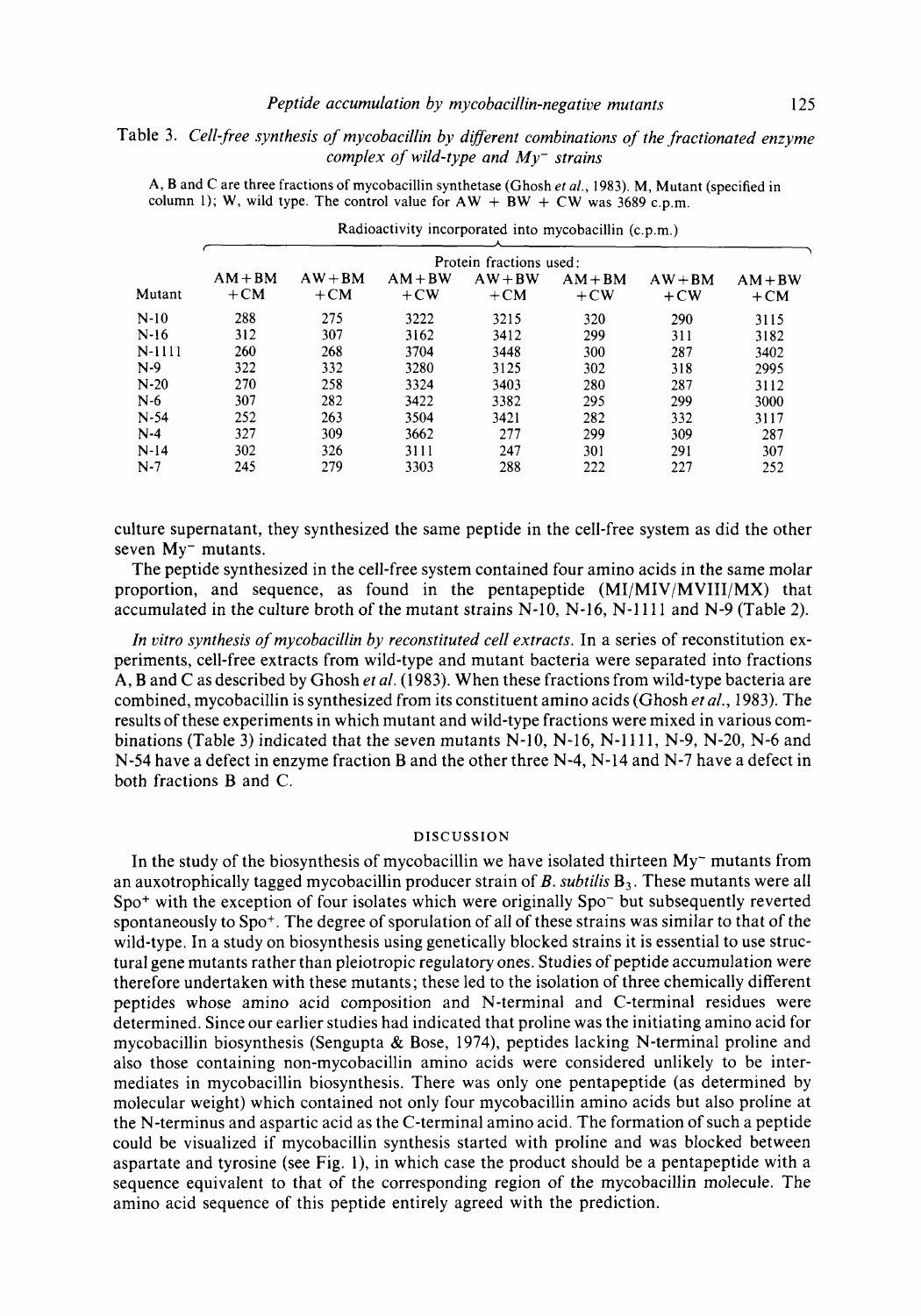

Fig. 1. Structure of mycobacillin. The arrows indicate peptide linkages, and the type of linkage *(a* or y) is shown.

Sengupta & Bose (1972) reported that the enzyme system obtained from a wild-type producer strain gave rise to a hexapeptide when incubated in a cell-free system in the presence of the four amino acids that constitute the present pentapeptide. The limitation imposed in the earlier work was not in the enzyme system but in the availability of amino acids, whereas in the present case the limitation was in the enzyme system and not in the availability of amino acids, which resulted in the formation of a pentapeptide due to a genetic lesion as indicated in Fig. 1.

That the pentapeptide is an intermediate in the biosynthesis of mycobacillin was further confirmed by studies on cell-free synthesis using the blocked mutants. Extracts from the blocked mutants produced only one peptide in the cell-free system instead of the three peptides of different chain lengths that were observed in the case of whole-cell fermentation by the blocked mutants. The amino acid composition, molecular weight and sequence of this peptide showed it to be identical to the pentapeptide referred to above. The lack of peptide products other than the pentapeptide might be due to the use of a somewhat purified enzyme system from the blocked mutants. Thus the pentapeptide  $Pro\rightarrow Asp\rightarrow Glu\rightarrow Tvr\rightarrow Asp$  which accumulated both in the whole-cell culture supernatant and during *in vitro* synthesis with the blocked mutants might be considered an intermediate in the biosynthesis of mycobacillin.

Ghosh *et al.* (1983) successfully fractionated cell extracts to produce three fractions (A, B and *C),* all of which were necessary for the *in vitro* synthesis of mycobacillin from its constituent amino acids. To determine which of these fractions is defective in the  $My-$  mutants, fractions from wild-type and mutant strains were mixed in various combinations. Mutants N-10 and N-16, which produced only the above pentapeptide both in culture broth and in the cell-free system, have a defect in the enzyme fraction B. Mutants N-1111 and N-9, which produced the same pentapeptide and another peptide in the culture broth but only the pentapeptide in the cell-free system, also have a defect in the enzyme fraction B. Mutants N-20, N-6 and N-54, which did not produce any peptide in the culture broth but did produce the same pentapeptide as mentioned above in the cell-free system, also have a defect in the enzyme fraction B. Mutants **N-4** and N-14 produced one peptide in the culture broth but produced the same pentapeptide in the cell-free system, and have defects in both enzyme fractions  $B$  and  $C$ . The remaining mutant,  $N-7$ , which produced two peptides in the culture supernatant but produced the same pentapeptide in the cell-free system, also has a defect in both enzyme fractions B and C. All these mycobacillinnegative strains are therefore structural gene mutants.

The importance of the pentapeptide  $Pro\rightarrow Asp\rightarrow Glu+Tyr\rightarrow Asp$  in the biosynthesis of mycobacillin is thus indicated.

The authors are grateful to Department of Science and Technology, Government of India, New Delhi for financial assistance.